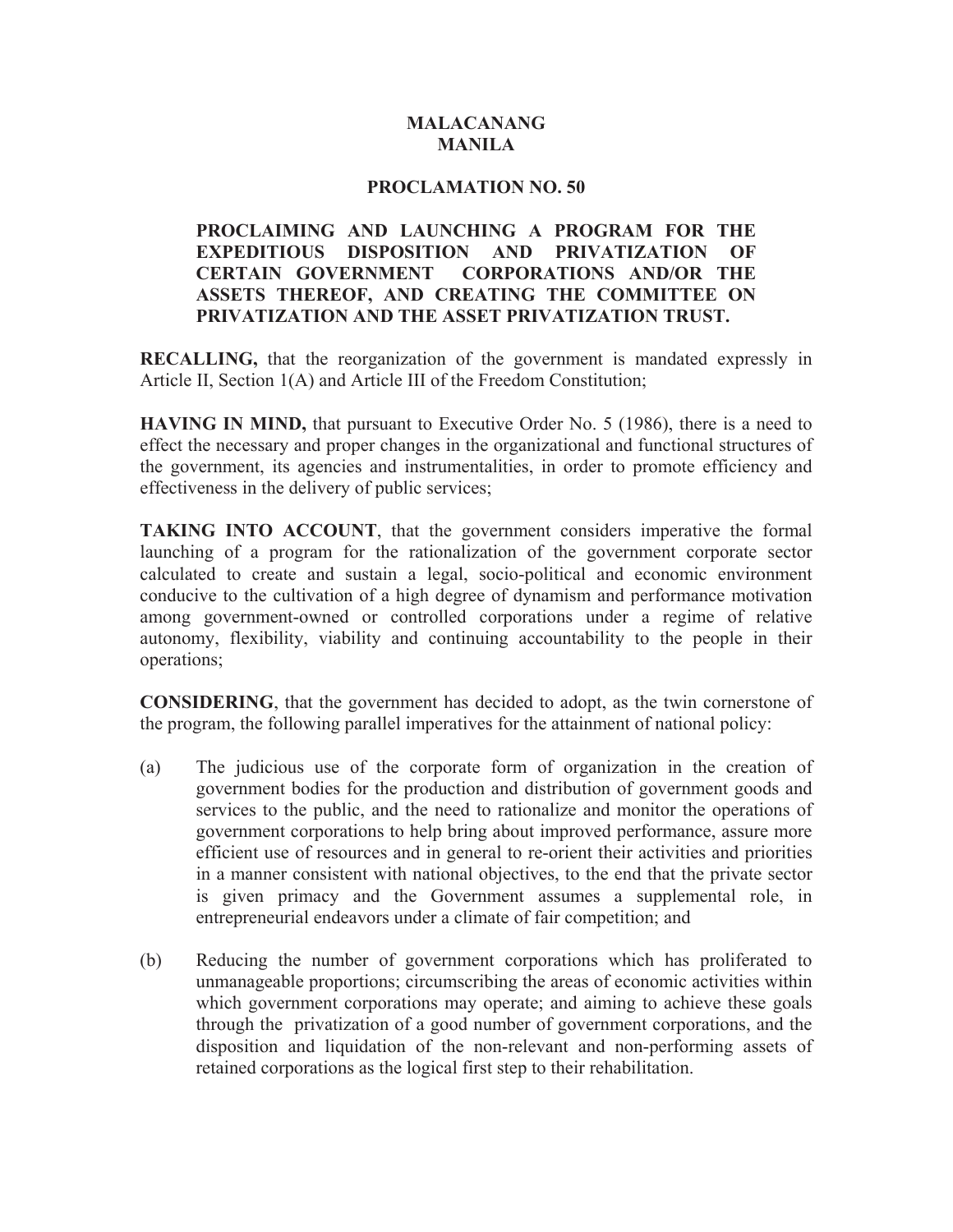**TAKING NOTE** that there has already been created, in pursuit of the first imperative, an inter-ministerial body called the Government Corporate Monitoring Committee under Executive Order No. 936 issued on February 29, 1984 and reconstituted into the Government Corporate Monitoring and Coordinating Committee under Memorandum Circular No. 10 dated May 19, 1986;

**REALIZING** that it is now necessary to institute the inter-ministerial body to pursue the second imperative, the latter to function as the counterpart of the above-mentioned Government Corporate Monitoring and Coordinating Committee in the implementation of the remedial aspect of the program for the Rationalization of the government corporate sector under the integrative control and direction of the President of the Philippines;

**CONVINCED** that it is now necessary, expedient an advantageous to centralize the disposition and privatization process in a public trust entity which shall on its own and, where necessary, by engaging the services of qualified professionals, institutions, syndicates, and consortia of institutions in the private sector, whether domestic or foreign, undertake the dispositive aspect of the program for the rationalization of the Public Corporate Sector;

**COGNIZANT** that the transfer and prompt disposition of the larger non-performing assets of certain government financial institutions are central to the rehabilitation of these institutions and the economic recovery program, and that in the execution of this task it is essential to devolve such responsibility upon a specialized entity external to the government financial institutions themselves so that the latter will not be distracted and their energies diverted from the vital concerns of innerent as substantive financial operations:

**NOW, THEREFORE, I, CORAZON C. AQUINO,** President of the Philippines, do hereby order:

## ARTICLE 1. **STATEMENT OF POLICY AND DEFINITION OF TERMS**.

**SECTION 1.** *Statement of Policy*. It shall be the policy of the State to promote privatization through an orderly, coordinated and efficient program for the prompt disposition oft he large number of non-performing assets of the government financial institutions, and certain government-owned or controlled corporations which have been found unnecessary or inappropriate for the government sector to maintain.

**SECTION 2.** *Definition of Terms.* As used in this Proclamation and unless the context otherwise requires, the term:

(1) Assets shall include (i) receivables and other obligations due to government institutions under credit, lease, indemnity and other agreements together with all collateral security and other rights (including but not limited to rights in relation to shares of stock in corporations such as voting rights as well as rights to appoint directors of corporations or otherwise engage in the management thereof ) granted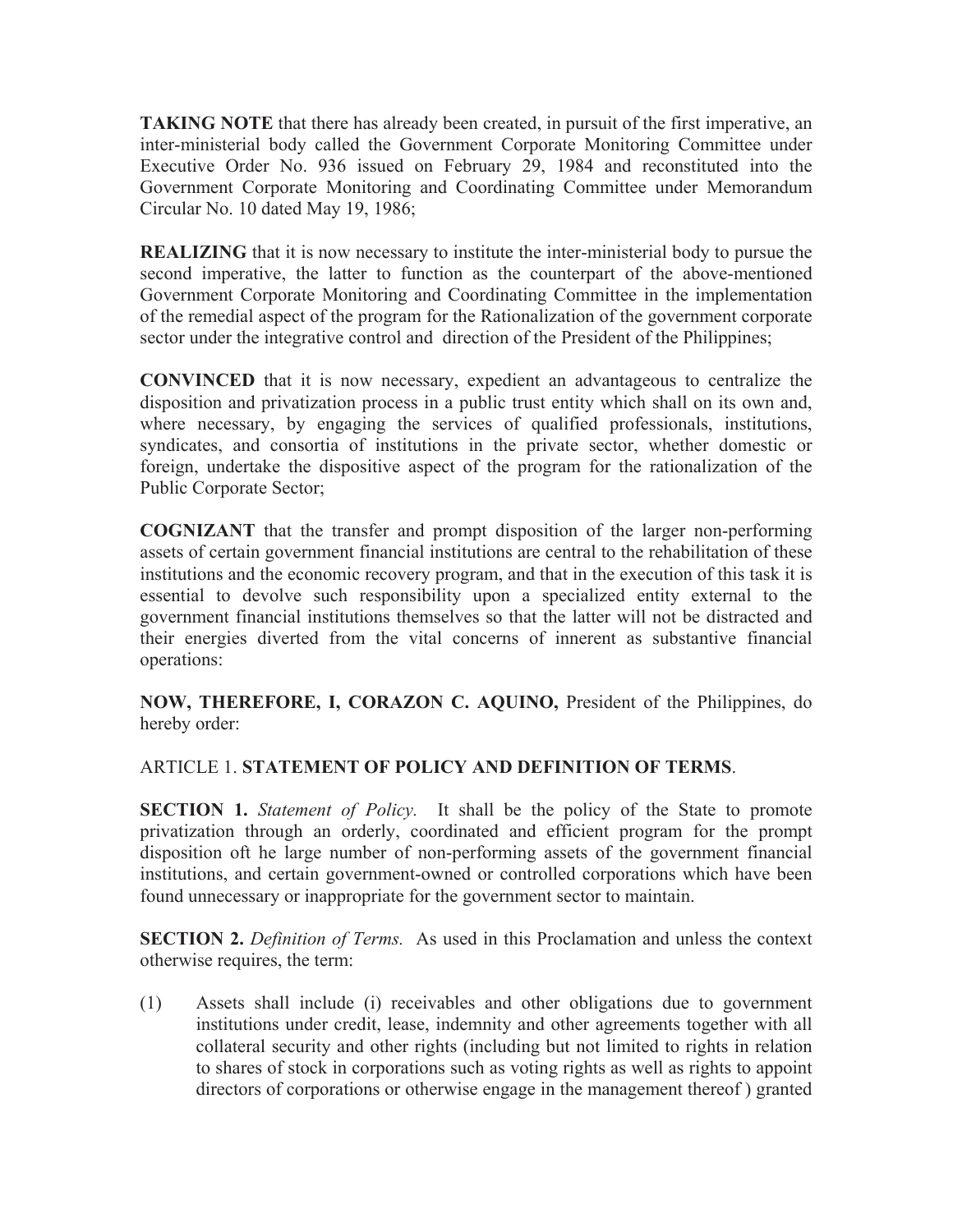to such institutions by contract or operation of law to secure or enforce the right of payment of such obligations; (ii) real and personal property of any kind owned or held by the government institutions, including shares of stock in corporations, obtained by such government institutions, directly or indirectly, through foreclosure or other means, in settlement of such obligations; (iii) shares of stock and other investments held by government institutions; and (iv) the government institutions themselves, whether as parent or subsidiary corporations.

- (2) Government institutions shall refer to government-owned or controlled corporations, financial or otherwise, whether organized by special charter as in the case of a parent corporation under general law as in the case of a subsidiary corporation.
- (3) Committee shall refer to the Committee on Privatization constituted under this Proclamation.
- (4) Asset disposition entity shall refer to any government agency, including government banks, specifically designated or contracted by the Committee to perform the disposition of assets.
- (5) President shall mean the President of the Republic of the Philippines.
- (6) Trust shall mean the Asset Privatization Trust created under Sec. 9 herein.

## ARTICLE II. **COMMITTEE ON PRIVATIZATION**

**SECTION 3.** *COMMITTEE ON PRIVATIZATION*. There is hereby constituted a Committee on Privatization to be composed of the Minister of Finance as Chairman, with the Minister of Trade and Industry, the Director General of the National Economic and Development Authority, the Minister of Budget and Management, and the Minister in charge of the Presidential Commission on Government reorganization, as members. Whenever any member of the Committee is unable to attend a particular meeting, he may designate any of his immediate subordinates with the rank of Deputy Minister or its equivalent to attend in his stead.

The Committee shall exist for a term of five years counted from the effectivity date of this Proclamation unless sooner terminated or suspended by another body by the President.

**SECTION 4.** *RESPONSIBILITIES AND OBJECTIVES*. It shall be the duty and responsibility of the Committee to use the powers granted to it under this Proclamation to achieve the objectives of (a) divesting to the private sector in the soonest possible time through the appropriate disposition entities, those assets with viable and productive potential as going concerns, taking into account where appropriate the implications of such transfers on sectoral productive capacities and market limitations, and (b) disposing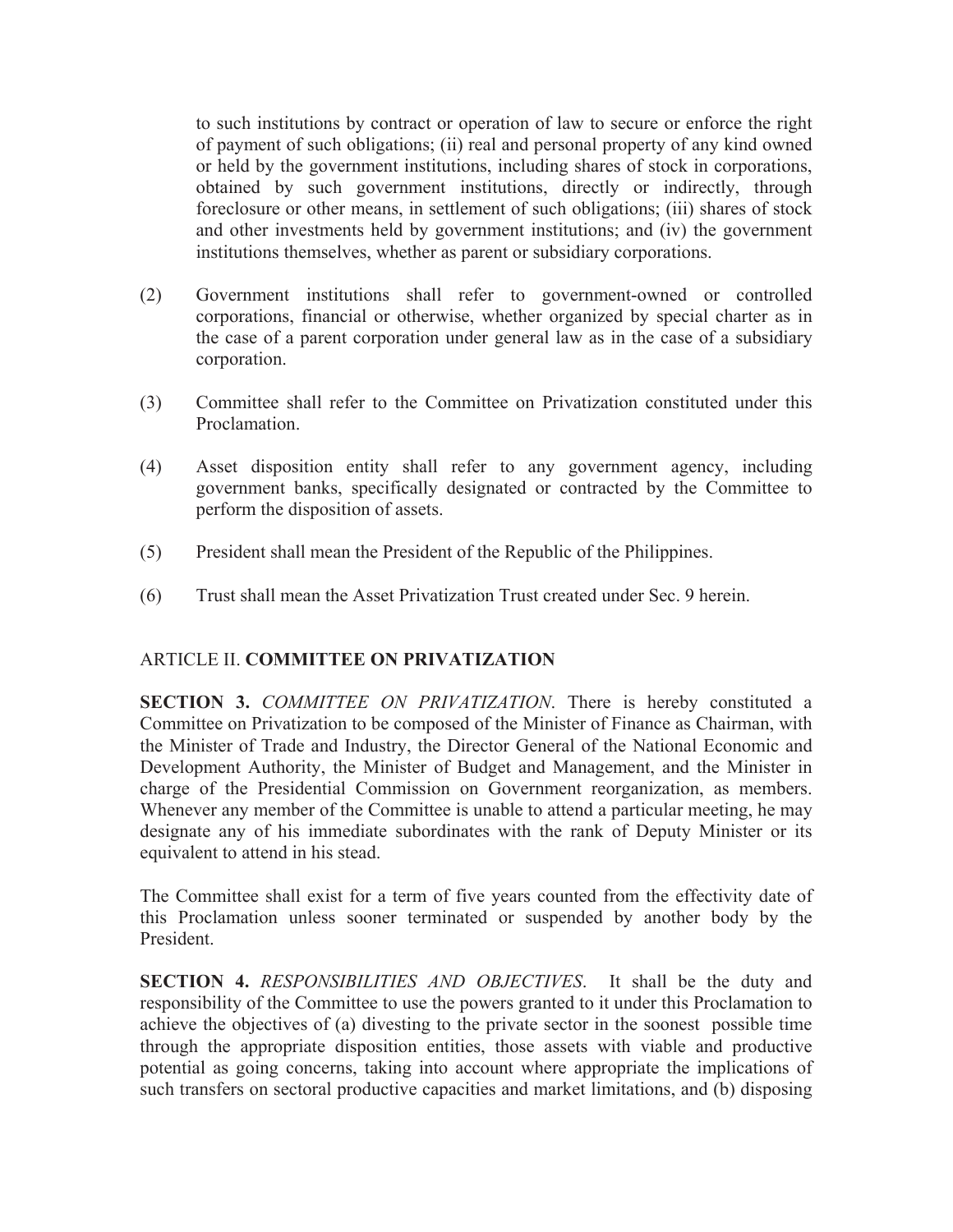of such other assets as may be transferred to it, generating the maximum cash recovery for the National Government in the process. These objectives are to be pursued within the context of furthering the national economic recovery through a strengthened and revitalized private enterprise system.

**SECTION 5.** *POWERS AND FUNCTIONS.* The Committee shall have the following powers and functions:

- (1) To identify to the President of the Philippines, and arrange for transfer to the National Government and/or to the Trust and the subsequent divestment to the private sector of (a) such non-performing asset as may be identified by the Committee, and approved by the President, for transfer from the government banks for disposal by the Trust or the government banks, and (b) such government corporations, whether parent or subsidiary, and/or such of their assets, as may have been recommended by the Committee for disposition, and approved by the President; Provided, that no such identification, recommendation or approval shall be necessary where a parent corporation decides on its own to divest or, in whole or in part, or liquidate a subsidiary corporation organized under the Corporation Code. Provided, further, that any such independent disposition shall be undertaken with the prior approval of the Committee and in accordance with the general disposition guidelines as the Committee may provide; Provided, finally that in every case the sale or disposition shall be approved by the Committee with respect to the buyer and price only;
- (2) To determine which of such assets shall be transferred to the Trust or referred to other government institutions, whether financial or otherwise, for disposition and, pending disposition, for conservation and management;
- (3) To establish mandatory as well as indicative guidelines for the conservation, rehabilitation and disposition of such asset, whether by the Trust or any other government institutions;
- (4) To approve or disapprove, on behalf of the National Government and without need of any further approval or other action from any other government institution or agency, the sale or disposition of such assets, in each case on terms and to purchasers recommended by the Trust or the government institution, as the case may be, to whom the disposition of such assets may have been delegated; Provided that, the Committee shall not itself undertake the marketing of any such assets, or participate in the negotiation of their sale;
- (5) In its discretion, to approve or disapprove, subject to the availability of funds for such purpose, the rehabilitation of asset pending disposition by the Trust or any other government agency authorized by the Committee, or the Trust with the approval of the Committee; Provided that, the budget for each rehabilitation project shall be likewise subject to prior approval by the Committee;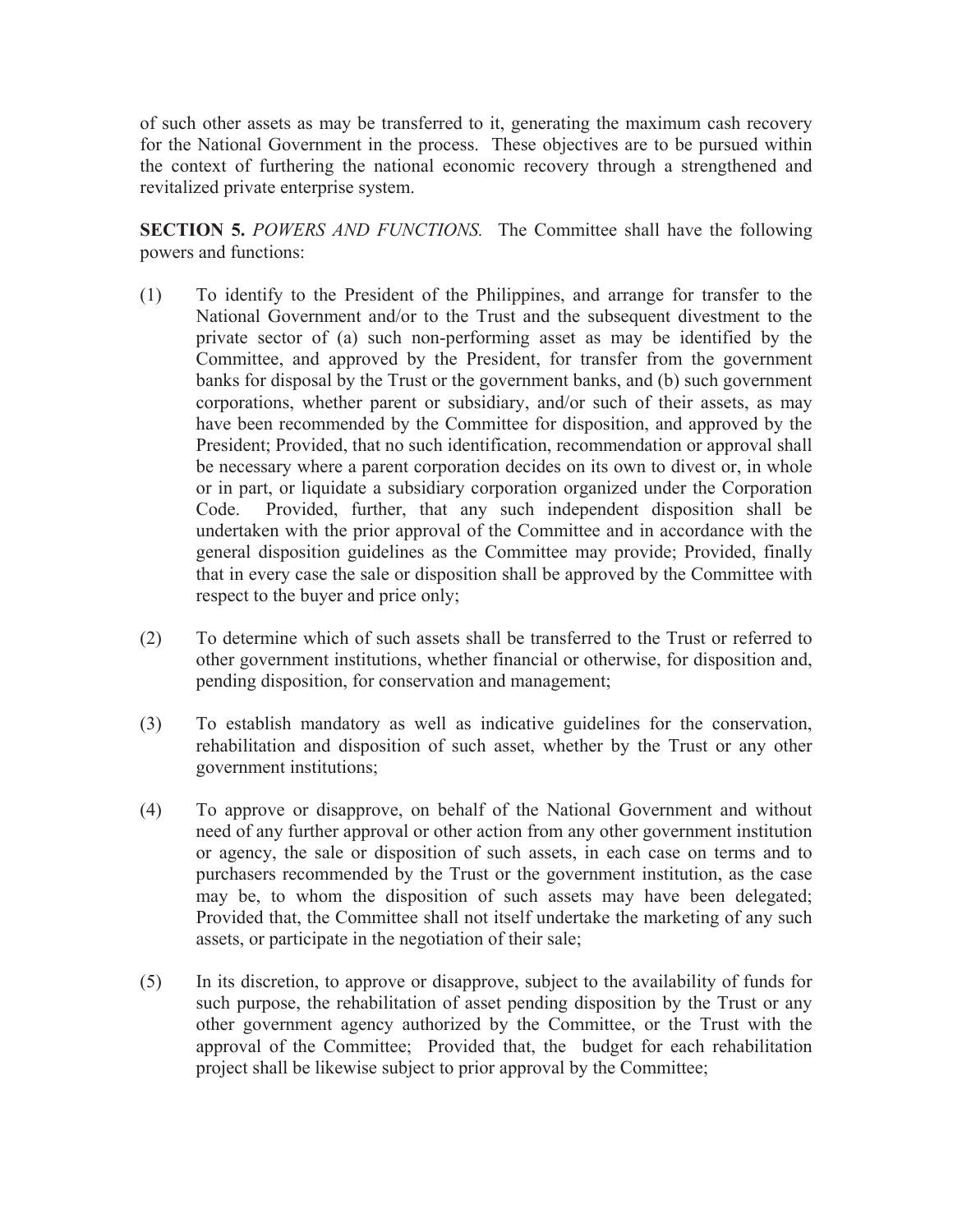- (6) To exercise on behalf of the National Government rights of ownership with respect to such assets, including the right to vote, whether directly or through duly authorized nominees, share of stock held in the name of the National Government, and which have not been transferred to the Trust;
- (7) To issue necessary guideline to all government agencies to govern ongoing negotiations on the disposal of government corporate assets;
- (8) To approve the organization and financial requirements of the Trust, including its annual budgets for operations, conservation and the administration of assets entrusted under its care;
- (9) To monitor and review as necessary from time to time the entire privatization and divestment program, including those which are being undertaken by parent government corporations and the status of its implementation; and
- (10) To appoint, transfer, remove and fix the remuneration of personnel of the Committee; provided that the Committee shall hire its own personnel only it deemed absolutely necessary for the discharge of its responsibilities and, as far as practicable, it shall avail itself of the services of the personnel seconded or detailed from other government offices.

**SECTION 6.** *MEETINGS.* The Committee shall meet as frequently as is necessary to discharge its responsibilities, Provided, that it shall meet at least once every month. The presence of a majority of the members of the Committee shall constitute a quorum, and the concurrence of a majority of the members present at a meeting at which a quorum exists shall be adequate for any decision by the Committee; Provided that, where the matter involves the approval of any disposition or rehabilitation proposal, the unanimity of the entire Committee shall be necessary.

The Committee shall act on any recommendation for disposition submitted to it not later than thirty (30) days from date of receipt thereof, tailing which such recommendation shall be deemed approved.

**SECTION 7.** *FUNDING.* The amount of Ten Million Pesos to cover the expenses of the Committee in connection with the discharge of its responsibilities under this Proclamation is hereby authorized, said amount to be charged against the One Hundred Million Pesos (P100,000,000) appropriation intended for the capitalization for the Asset Disposition Trust under Presidential Decree No. 2030.

**SECTION 8.** *LEGAL COUNSEL.* The Minister of Justice shall be the ex-officio adviser to the Committee.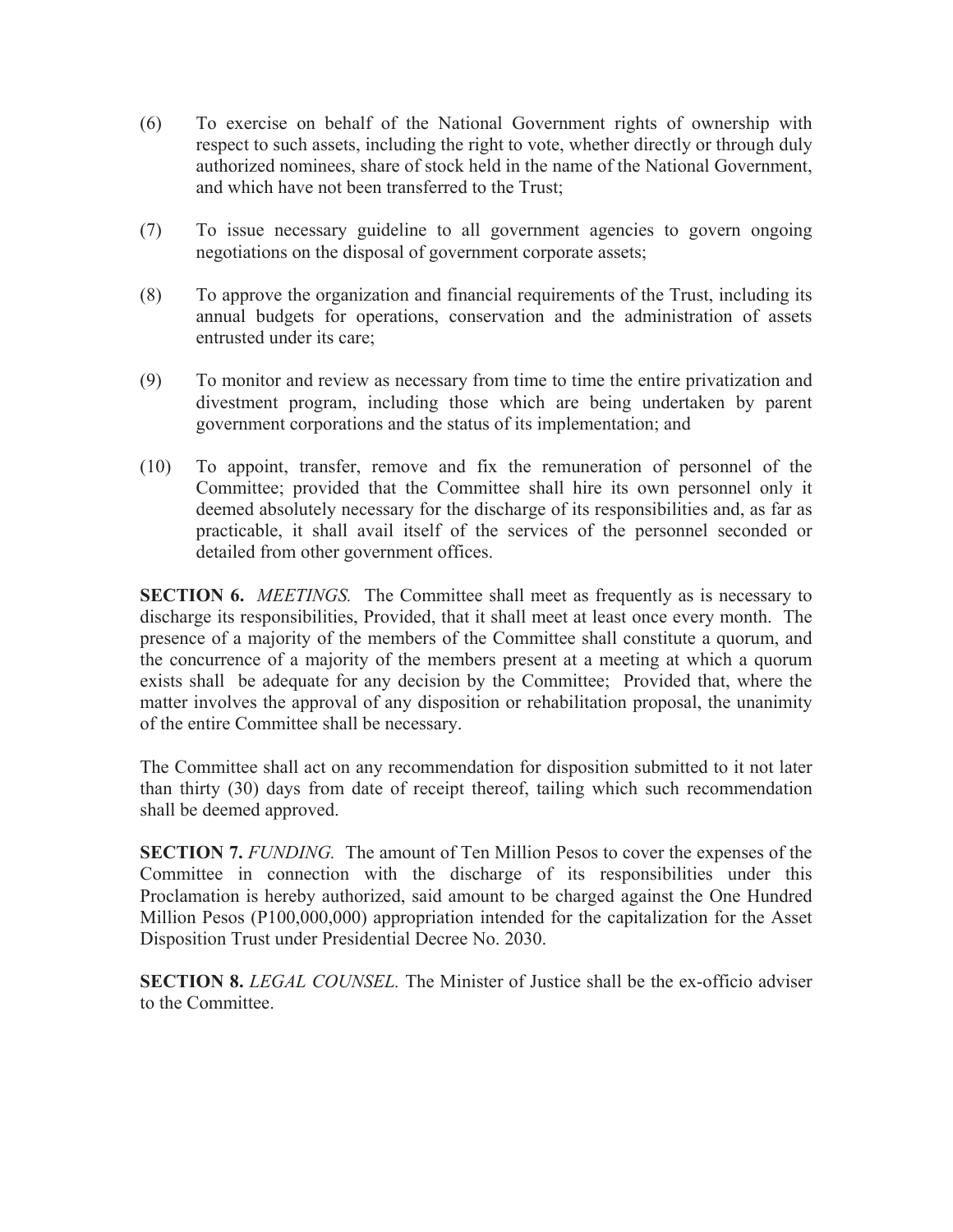## ARTICLE III. **ASSET PRIVATIZATION TRUST**

**SECTION 9.** *CREATION.* There is hereby created a public trust to be known as the Asset Privatization Trust, hereinafter referred to as the Trust, which shall, for the benefit of the National Government, take title to and possession of, conserve, provisionally manage and dispose of asset as defined in Section 2 herein which have been identified for privatization or disposition and transferred to the Trust for the purpose, pursuant to Section 23 of this Proclamation.

**SECTION 10.** *PURPOSES AND OBJECTIVES, DOMICILE, TERM OF EXISTENCE.*  The principal purpose of the Trust shall be to effect or cause to be effected, directly or through other external agencies, the disposition within the shortest possible period of assets transferred to the Trust for the purpose.

The Trust in its divestment program should seek in the soonest time possible, to restore existing physical facilities involve into viable and productive operations under private sector management and ownership, and thus to contribute towards national economic recovery within the context of a private enterprise system. Within the context of this major purpose, the Trust is expected to generate maximum cash recovery for the National Government.

The Trust shall have its principal place of business in Metropolitan Manila.

The Trust shall exist for a period of five years from the date of this Proclamation, and all assets held by it, all moneys and other property belonging to it and all its liabilities outstanding upon the expiration of such period shall revert to and be assumed by the National Government.

**SECTION 11.** *SOURCING AND APPLICATION OF FUNDS BY THE TRUST.* The capital and working funds of the Trust shall consist of:

- (1) The amount of Ninety Million Pesos (90,000,000) chargeable against the One Hundred Million Pesos (100,000,000) appropriation intended for the Asset Disposition Trust under Presidential Degree No. 2030, which shall be used for capital acquisitions approved by the Committee, and to cover administrative expenses, including those for the hiring of appraisers, as may be necessary for its effective and efficient operations; as well as to advance for expenses of securing, conserving, and maintaining assets, and where necessary, operating the asset prior to its disposal;
- (2) Amount authorized under Section 34 of this Proclamation to be excised from the proceeds of disposition and retained by the Trust, as agreed upon with the Committee;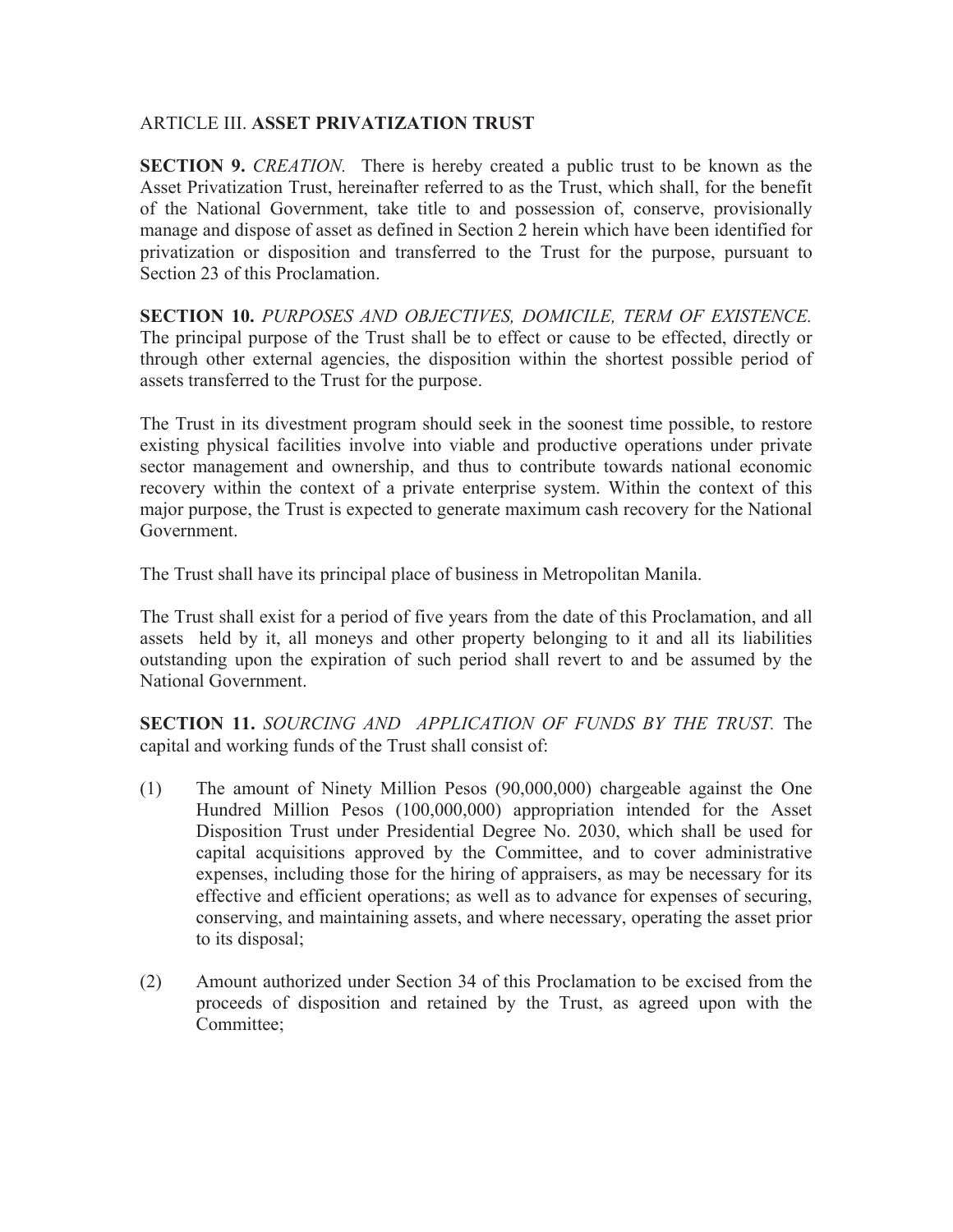- (3) Subsequent annual appropriations under the General Appropriations Act, as well as fund which may be authorized by the President in accordance with law from unused or available balances in the General Appropriations Act;
- (4) External funding assistance, whether in the form of loans, grants or otherwise, which the Trust with the approval of the Committee may source of obtain from appropriate institutions, domestic or foreign, bilateral or multilateral, government or private such as the International Bank for Reconstruction and Development, Asian Development Bank, United Nations Development Program, and commercial banks and investment houses; and
- (5) Where necessary and subject to the prior approval of the Committee, service fees levied on the trusteed assets in such amounts as may be appropriate and reasonable.

**SECTION 12.** *POWERS.* The Trust shall, in the discharge of its responsibilities, have the following powers:

- (1) To formulate and, after approval by the Committee, implement a program for the disposition of assets transferred to it under this Proclamation, such program to be completed within a period of five years from the date of the issuance of this Proclamation;
- (2) Subject to its having received the prior written approval of the Committee to sell such asset at a price and on terms of payment and to a party disclosed to the Committee, to sell each asset referred to it by the Committee to such party and on such terms as in its discretion are in the best interest of the National Government, and for such purpose to execute and deliver, on behalf and in the name of the National Government. Such deeds of sale, contracts and other instruments as may be necessary or appropriate to convey title to such assets;
- (3) To take title to and possession of and to take such steps as may be necessary to conserve assets transferred to it by the Committee, including, without limitation, to oversee the management and operation of corporations or other businesses constituting such assets and to file suits and institute proceedings on behalf of and in the name of National Government for the recovery and protection of such assets;
- (4) Subject to the prior approval of the Committee, to undertake the rehabilitation of such assets in instances where such rehabilitation is necessary to conserve the value of such assets or permit their sale.
- (5) To engage such external expertise as may be necessary for it to fulfill its task;
- (6) To lease or own real and personal property to the extent required or entailed by its functions; to borrow money and incur such liabilities as may be reasonably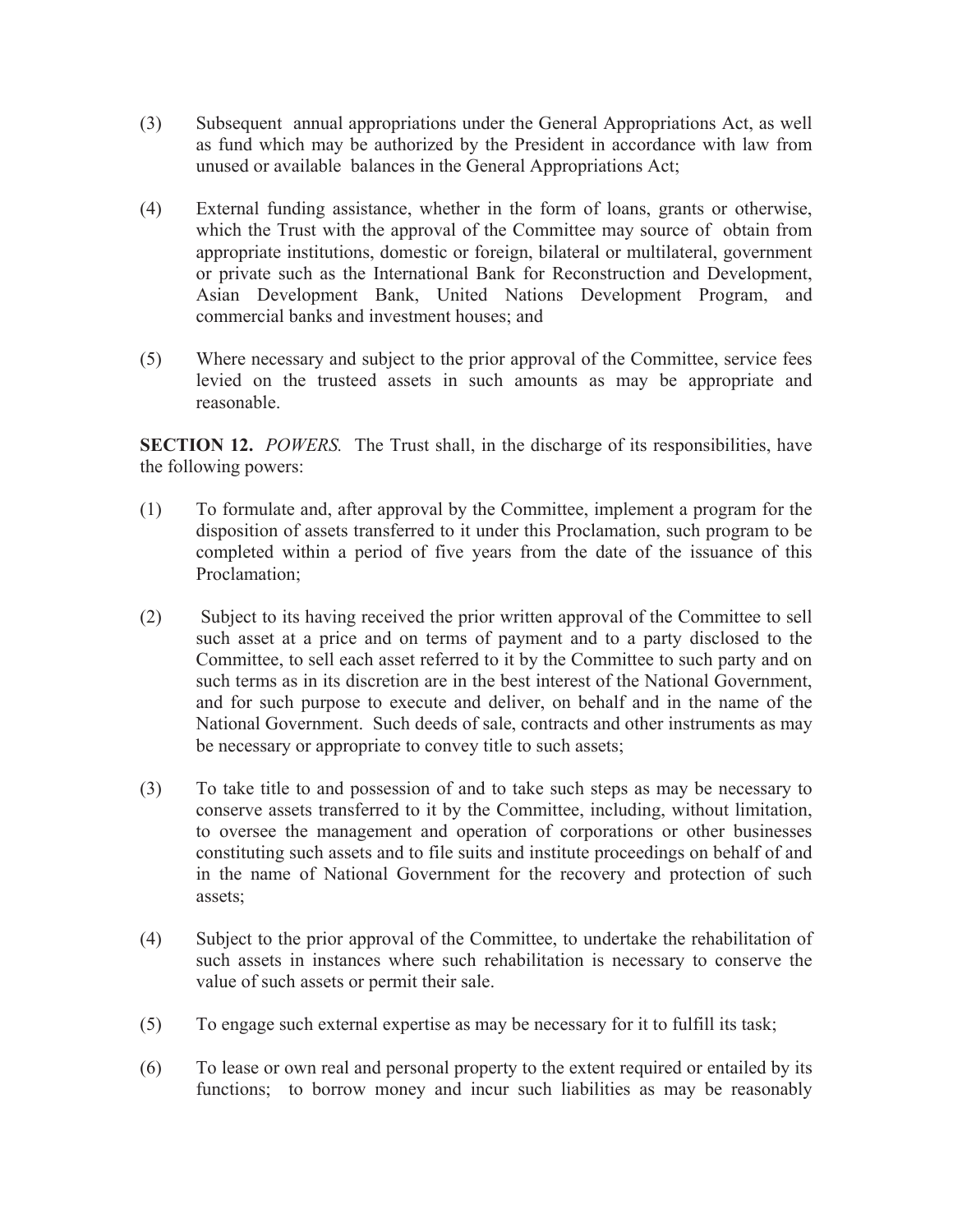necessary to permit it to carry out the responsibilities imposed upon it under this Proclamation; to receive and collect interest, rent and other income from the corporations and assets held by it and to exercise in behalf of the National Government and to the extent authorized by the Committee, in respect of such corporations and assets, all rights, powers and privileges of ownership including the ability to compromise and release claims or settle liabilities, and otherwise to do and perform any and all acts that may be necessary or proper to carry out the purposes of this Proclamation: Provided, however, that any borrowing by the Trust shall be subject to the prior approval by the majority vote of the members of the Committee;

- (7) To adopt its internal rules and regulations, to adopt, alter and use a seal which shall be judicially noticed; to enter into contracts; to sue and be sued; and
- (8) To submit periodic reports to the Committee on the status of the disposition program under its responsibility, and such other reports as may be required by the Committee.

**SECTION 13.** *RESENTIBILITY OF TRUST FUNCTIONS.* The rationalization of the government corporate sector is deemed to be a critical concern of the government; and the trust in undertaking the tasks of divestment and privatization must give due and pragmatic regard to the preference and motivations of the market for investible private capital both in the Philippines and overseas, act with dispatch on all problems and opportunities which may come before it to the end that the objectives of the Trust are completed within the five year period mandated in Section 10 hereof. Accordingly, the Trust shall be and is hereby accorded the widest latitude of flexibility and autonomy in its operations, particularly in the areas of accounting, auditing, procurement, contracting, asset management and disposition, and personnel, subject however to the provisions of this Proclamation.

**SECTION 14.** *TRUSTEES.* The powers and functions of the Trust shall be exercised collegially by a group of Trustees which shall be composed of a Chief Executive Trustee and four other Associate Executive Trustees;

All of the Trustees shall be appointed by the president, upon recommendation of the Committee. The Trustees shall serve on a full-time basis for a term of up to five years, but in no case longer than the term of existence of the Trust, or unless sooner relieved by the President.

**SECTION 15.** *QUALIFICATIONS.* No person shall be appointed a Trustee unless he is of good moral character, of unquestionable integrity and responsibility and of recognized business competence. No director, officer, consultant or stockholder of corporations constituting or having an interest in assets held by the Trust may be appointed Trustee. Except as may be considered necessary to achieve the objectives of this Proclamation, the Chief Executive Trustee and the Associate Executive Trustees shall not all on the board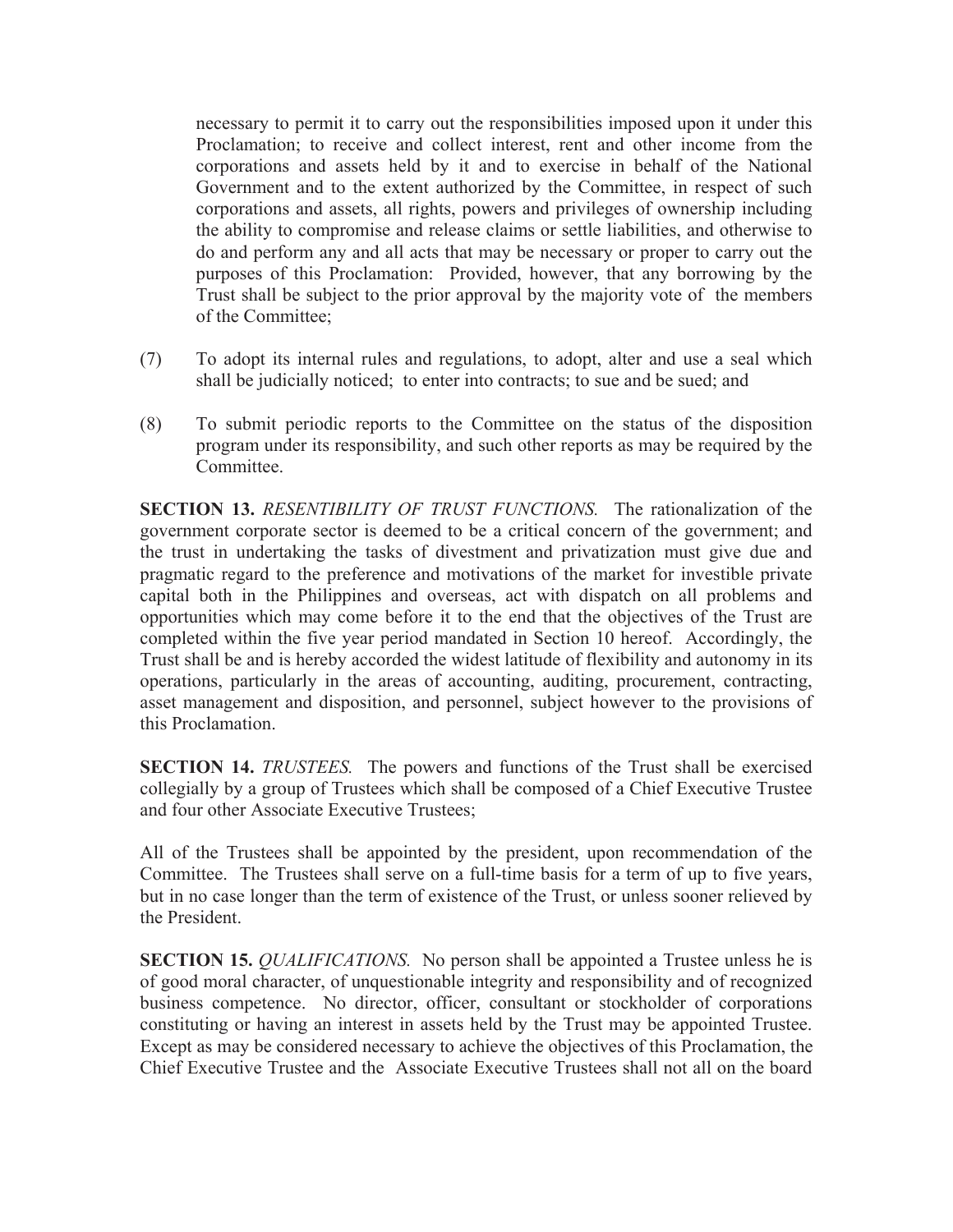of directors or otherwise participate in the direct management of corporations constituting assets transferred to the Trust.

**SECTION 16.** *REMOVAL*. The President of the Philippines may remove any Trustee for acts that are fraudulent, unlawful or manifestly opposed to the purposes of this Proclamation or if the member ceases to be qualified to become a Trustee under Section 14 of this Proclamation.

**SECTION 17.** *VACANCIES.* Any vacancy created by the death, resignation or removal of any Trustee shall be filled by the appointment by the President of the Philippines of a new member, who shall serve for the unexpired portion of the term of the previous member.

**SECTION 18.** *MEETINGS, QUORUM.* The Trustees shall meet as frequently as is necessary to discharge its responsibilities, but shall meet at least every two weeks. The presence of a majority of the Trustees shall constitute a quorum, and the concurrence of a majority of the Trustees present at a meeting at which a quorum exists shall be adequate for any decision by the Trust; Provided that, where the matter involves a proposal for disposition or rehabilitation of any asset, the unanimity of all the Trustees shall be necessary.

**SECTION 19.** *COMPENSATION.* The basic compensation and other emoluments of the Chief Executive Trustee and his other benefits shall be negotiated between himself and the Committee. The emoluments of the Associate Executive Trustee shall be fixed by the Chief Executive Trustee with the approval of the Committee. In both instances, it shall have the approval of the President.

In view of the limited life of the Trust and the nature of its functions, the pay scales of the Trustees and other officers and employees of the Trust shall be exempt from the standardized salary scale and position classification prescribed by the Office of Compensation and Position Classification and the eligibility and other requirements of the Civil Service Commission.

All directors' fees and other income accruing to a Trustee, officer or employee of the Trust, resulting from his membership on the board of any of the corporations under the administration or control of the Trust shall accrue to the Trust without prejudice to the Trust providing supplemental remuneration to other than Trustees for such additional responsibilities entailed by such membership.

**SECTION 20.** *EXERCISE OF AUTHORITY.* In the exercise of the authority granted to it under this Proclamation, the Trustees shall:

- (1) Issue such internal rules and regulations as the Trustees may deemed necessary or convenient for the proper discharge of the functions of the Trust;
- (2) Enter into management and such other contracts as may be appropriate; and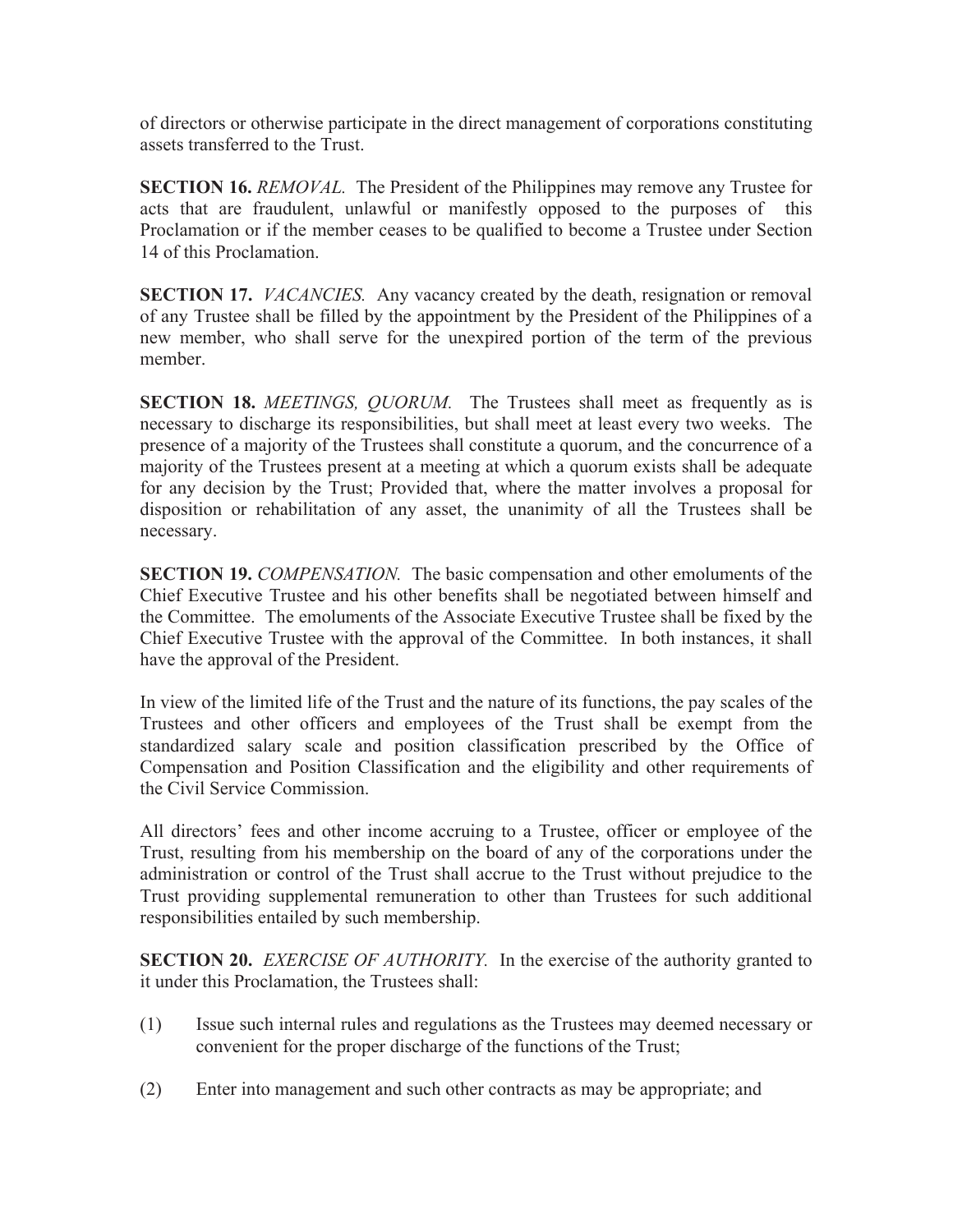(3) Develop its own staffing requirements and for this purpose, appoint, remove and fix the remuneration of personnel of the Trust; provided that as far as practicable it should rely largely on secondment from government entities undertaking related functions, and on qualified external expertise in an advisory capacity and on a contractual basis.

**SECTION 21.** *LEGAL COUNSEL.* The Minister of Justice shall be the ex-officio legal adviser to the Trust.

# ARTICLE IV. **OPERATIONAL PROVISIONS**

**SECTION 22.** *TRANSFER OF ASSETS.* The Committee shall:

- (1) Arrange for the transfer to, and eventual disposition by, the National Government of certain non-performing assets of government financial institutions, as may be determined under terms mutually acceptable to all the parties concerned, and
- (2) Arrange for the disposition of certain government-owned or controlled corporations which have been approved for divestment by the President of the Philippines; Provided, that the matter of appropriate valuation procedures for such transfers of assets shall be determined by the Committee.

The terms of transfer of assets may include appropriate arrangements for the consideration thereof, including but not limited to the assumption by the National Government of such liabilities of the government financial institutions and/or other government corporations, whether real or contingent.

The National Government, through the President, is hereby authorized to assume the obligations of government institutions including those due to the National Government on terms and to the extent determined by the President, on the recommendation of the Minister of Finance, to be warranted by the transfer of assets from such institutions pursuant to this Proclamation.

The President is likewise authorized, in the implementation of the program of privatization of certain government corporations created under special law, whether parent or subsidiary, to amend the corporate charters thereof so as to terminate their corporate existence; Provided, that such specially chartered corporations shall be specifically identified and approved for divestment, dissolution, consolidation, merger or regularization into a regular line agency within six months from date of issuance of this Proclamation, and Provided, further, that this authority to terminate the corporate existence within five years from date of this Proclamation, and Provided, further, that this authority to terminate the corporate existence of such corporations created under special law shall be exercised within five years from date of this Proclamation and in no case beyond the lifetime of the Committee or the Trust.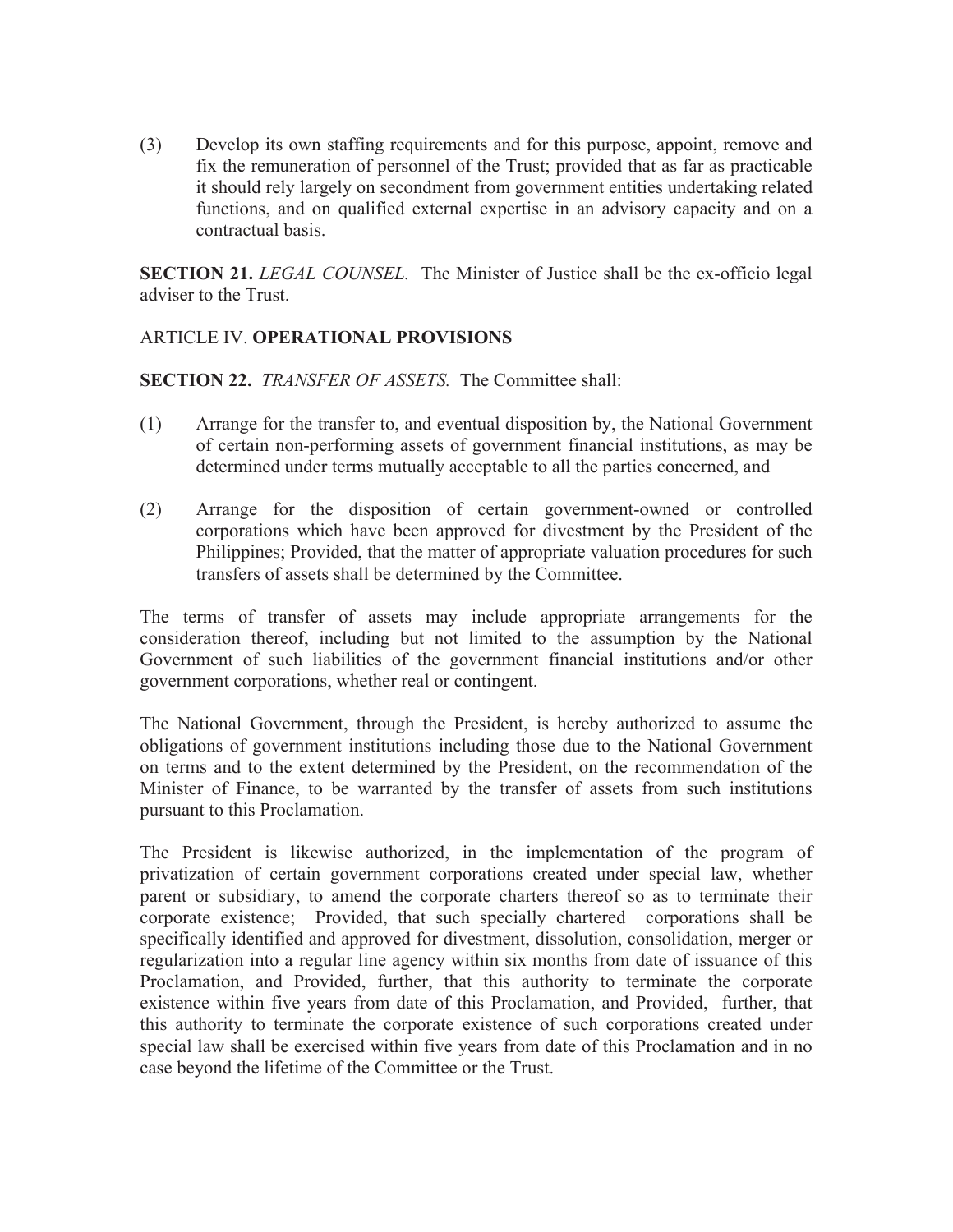**SECTION 23.** *MECHANICS OF TRANSFER OF ASSETS.* As soon as practicable, but not later than six months from the date of the issuance of this Proclamation, the President, acting through the Committee on Privatization, shall identify such assets of government institutions as appropriate for privatization and divestment in an appropriate instruments describing such assets or identifying the loan or other transactions giving rise to the receivables, obligations and other property constituting assets to be transferred.

The Committee shall, from the list of asset deemed appropriate for divestment, identify assets to be transferred to the Trust or to be referred to the government institutions in an appropriate instrument, which upon execution by the Committee shall constitute as the operative act of transfer or referral of the assets described therein, and the Trust or the government institution may thereupon proceed with the divestment in accordance with the provisions of this Proclamation and guidelines issued by the Committee.

Nothing in this Proclamation shall:

- (1) Affect the rights of the National Government to pursue the enforcement of any claim of a government institution in respect of or in relation to any asset transferred hereunder;
- (2) In relation to any debt hereby assigned and transferred to the National Government of which a government institution is the original creditor, give rise to any novation or requirement to obtain the consent of the debtor; and
- (3) In relation to any share of stock or any interest therein, give rise to any claim by any other stockholder for enforcement of rights of pre-emption or of first refusal or other similar rights, the provision of any law to the contrary notwithstanding.

Where the contractual rights of creditors of any of the government institutions involved may be affected by the exercise of the Committee or the Trust of the powers granted herein, the Committee of the Trust shall see to it that such rights are not impaired.

**SECTION 24.** *DEED OF ASSIGNMENT.* Each government institution from which assets are to be transferred pursuant to this Proclamation shall and is hereby directed to execute, promptly and in no event later than thirty days after the issuance by the President of the relevant instrument referred to in Section 23 hereof, a deed of assignment in favor of the National Government, which shall, in annexes thereto, describe, account by account, the nature and extent of such assets and to deliver to the Committee such agreements, instruments, records and other papers in respect of such assets as may be deemed by the Committee to be reasonably necessary or appropriate. Each such deed of assignment shall constitute the Minister of Finance in representation of the National Government as attorney-in-fact of the government institution empowered to take such action and do such things as may be necessary on desirable to consolidate and perfect the title of the National Government to such assets, exercising for the purpose, any and all rights and privileges appertaining to the transferor-government institution, pursuant to the provisions of applicable law or contract.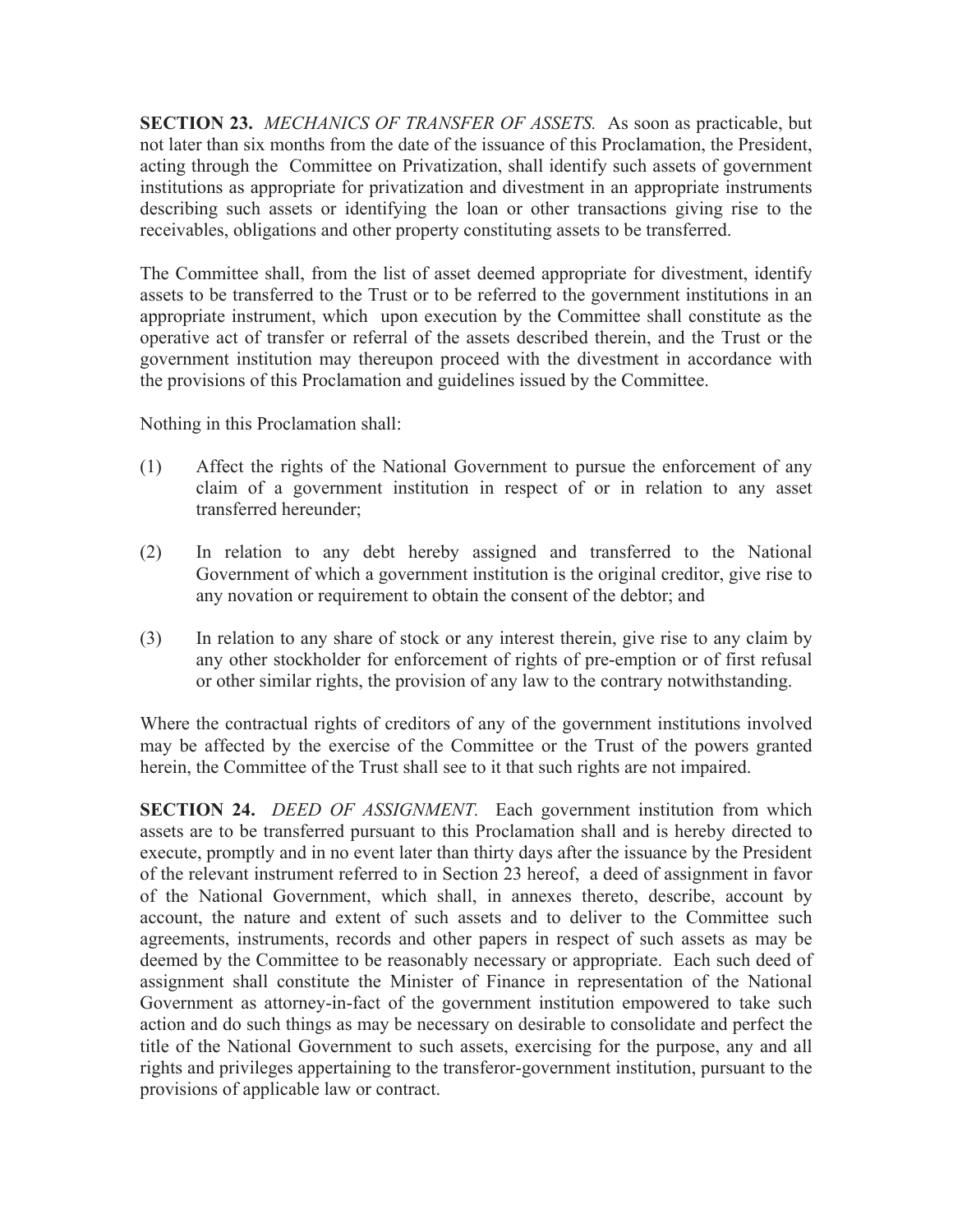A copy of such deed of assignment, together with excerpts from its annexes describing particular property to be transferred, duly certified to be true by the appropriate official before a notary public or other official authorized by law to administer oaths, shall provide sufficient basis to registers of deeds, transfer agents of corporations and other persons authorized to issue certificates of titles, shares of stock and other evidence of title to issue new certificates, shares of stock or other instruments evidencing title to the assets so described to and in the name of the National Government or its duly authorized agent.

The transfer of any asset of government directly to the national government as mandated herein shall be for the purpose of disposition, liquidation and/or privatization only, any import in the covering deed of assignment to the contrary notwithstanding. Such transfer, therefore, shall not operate to revert such assets automatically to the general fund or the national patrimony, and shall not require specific enabling legislation to authorize their subsequent disposition, but shall remain as duly appropriated public properties earmarked for assignment, transfer or conveyance under the signature of the Minister of Finance or his duly authorized representative, who is hereby authorized for this purpose, to any disposition entity approved by the Committee pursuant to the provisions of this Proclamation.

**SECTION 25.** *REORGANIZATION OF TRUSTEED CORPORATIONS*. In order to align the organizational and manning structures of parent government-owned or controlled corporations as well as corporations established through the Corporation Code which are transferred to the Trust, with the centralization of the exercise by the government of its ownership role over such corporations through the Trust this Proclamation proclaims and mandates that:

- (1) As of the effective transfer of title over such corporations to the Trust, non-stock parent government-owned or controlled corporations transferred to the Trust may, if affirmed by the Committee, be converted into stock corporations and their various charters are hereby expressly amended for this purpose: Each such corporations to have their respective networths, after due adjustments pursuant to Section 13 hereof, divided into common shares of stock at par values as determined by the Trust;
- (2) Except as may be otherwise determined by the Trust, the number and composition of the different boards of directors or trusteed corporations shall be fixed at five (5), the provisions of their respective charters or articles of incorporations to the contrary notwithstanding: Provided, that thus sub-section shall not apply to government corporations with minority private shareholders; and Provided, further, that the board membership seats and officership positions, as well as the incumbents thereof, may continue until such time as the Trust shall have decided on each of the trusteed corporations.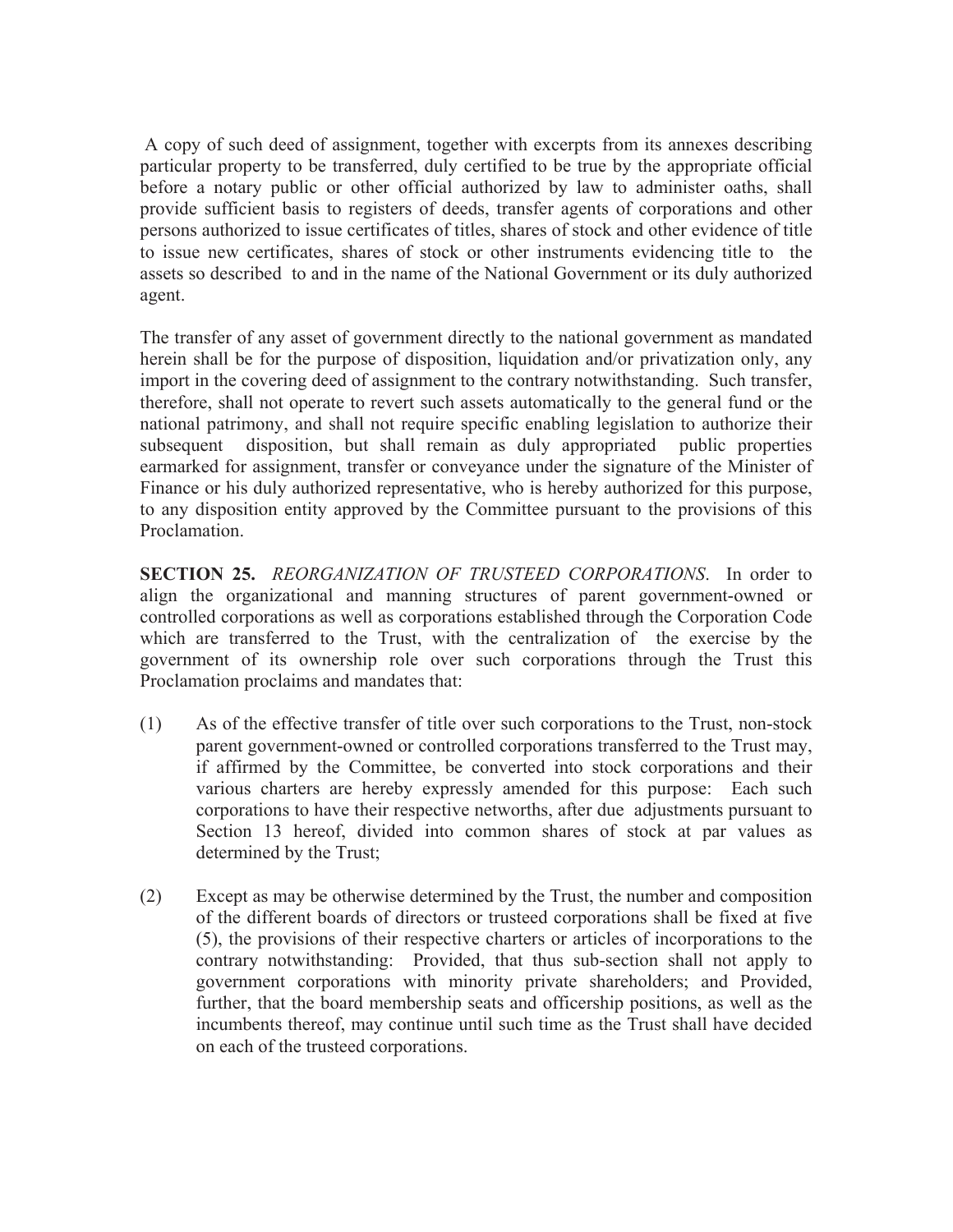- (3) The chairman and members of the board of directors or Trustees and the presidents or chief executive officers of the trusteed corporations shall be appointed: (a) in the case of parent corporations, by the Committee; and (b) in the case of subsidiary or affiliate corporations, by the Trust. In both instances, it shall have the approval of the President.
- (4) The Trust may require any one or more of the trustee corporations to adopt and implement cost-reduction measures to enhance the viability, and therefore the disposability of such corporations, to potential buyers; and such measures may include personnel retrenchment plans;
- (5) The Trust may direct any one or all of its trusteed corporations to submit to it within realistically fixed time-tables, such reports and other information as the Trust may require in the exercise of its ownership and dispositive roles over such corporations; and
- (6) The Trust may cause trusteed corporations through the Corporation Code to undergo reorganization, spin-offs and other corporate acts of similar nature as the Trust may deem necessary or desirable to hasten disposition or privatization, provided that such major corporate acts shall conform with the provisions of the Corporation Code where applicable, and shall in any case have the prior approval of the Committee.

**SECTION 26.** *COMMITTEE TO DETERMINE TRANSFER VALUE.* The Committee is hereby vested with full and complete powers and prerogatives to determine the values, other terms and conditions, at which government corporate assets and liabilities shall be transferred and conveyed to the Trust pursuant to the mandate of this Proclamation: Provided, that, any valuation approved by the Committee for purposes of the transfer to the Trust shall not be deemed as a condonation of an obligation by any third party involved.

**SECTION 27.** *AUTOMATIC TERMINATION OF EMPLOYER-EMPLOYEE RELATIONS.* Upon the sale or other disposition of the ownership and/or controlling interest of the government in a corporation held by the Trust, or all or substantially all of the assets of such corporation, the employer-employee relations between the government and the officers and other personnel of such corporations shall terminate by operation of law. None of such officers or employees shall retain any vested right to future employment in the privatized or disposed corporation, and the new owners or controlling interest holders thereof shall have full and absolute discretion to retain or dismiss said officers and employees and to hire the replacement or replacements of any one or all of them as the pleasure and confidence of such owners or controlling interest holders may dictate.

Nothing in this section, however, be construed to deprive said officers and employees of their vested entitlements in accrued or due compensation and other benefits incident to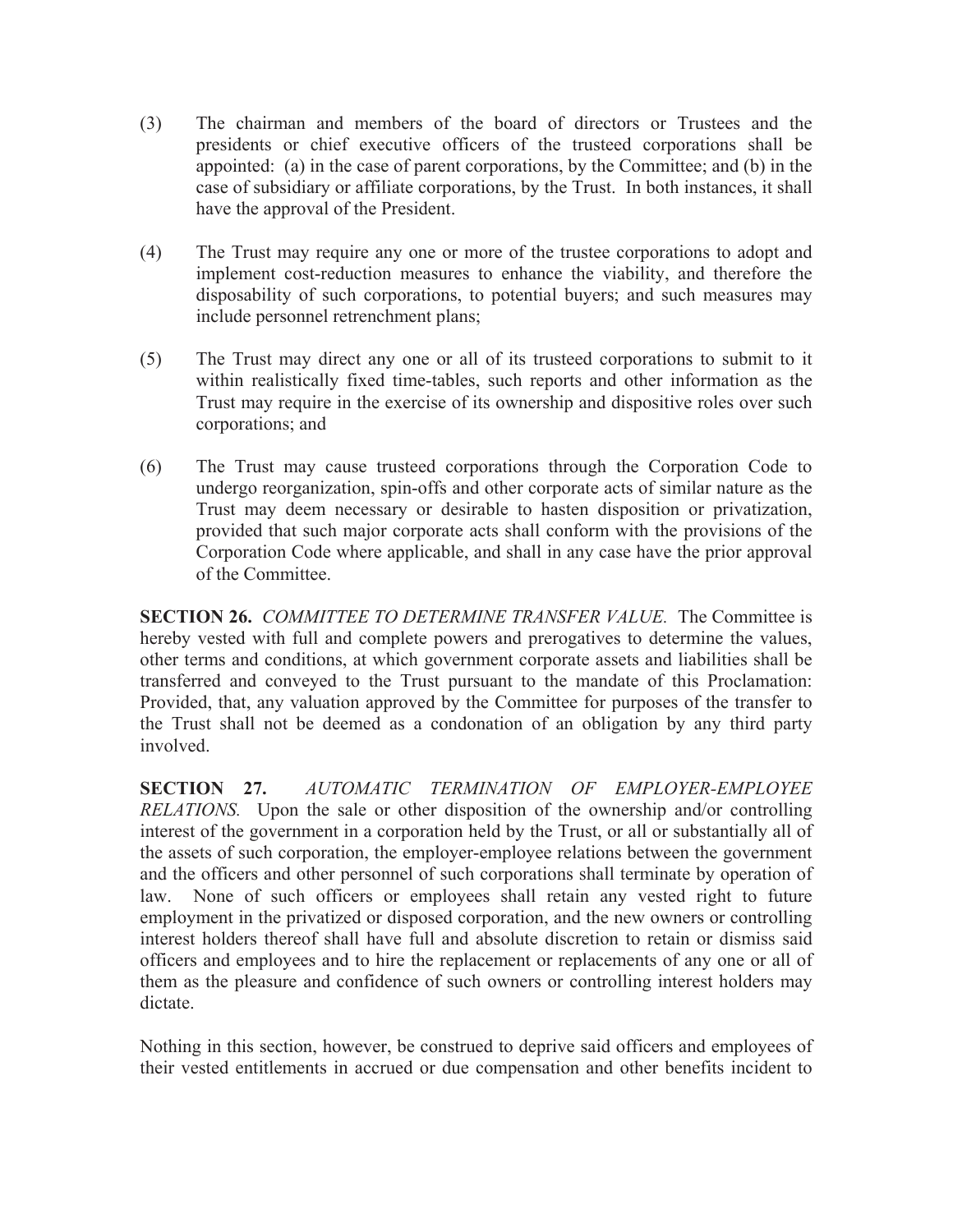their employment or attaching to termination under applicable employment contracts, collective bargaining agreements, and applicable legislation.

**SECTION 28.** *TRUST SUCCESSION TO POWER AND FUNCTIONS OF ATTACHING MINISTRIES.* The powers and functions of the relevant ministries over corporations respectively attached to them under the Integrated Reorganization Plan insofar as these powers and function pertain to corporations transferred to the Trust, shall devolve upon and shall be exercised by the Trust over such transferred corporations. The unexpended balance of appropriations if any, earmarked for the support of the operations of the transferred corporations remaining in the control of the foresaid ministries, shall also be transferred to the Trust to form its Operating Funds as specified in Section II of this **Proclamation** 

From the date of the transfer of a government corporations to the Trust, all the requests for budgetary outlays from the General Fund by such corporations shall be subject to the prior approval by the Trust.

**SECTION 29.** *INTERIM RESPONSIBILITY FOR TRANSFERRED ASSETS.* During the period prior to receipts by a government institution of notice from the National Government through the Committee that arrangements for the management of assets transferred from such government institution under this Proclamation have become effective, such government institution shall be responsible for administering such assets for and on behalf of the National Government under such terms and conditions as may be agreed upon by the National Government and the government institution.

**SECTION 30.** *INCONTESTABILITY.* The determination by and decision of the Committee that the terms on which an asset is to be sold or otherwise disposed of are consistent with the objectives in this Proclamation and in the best interest of the National Government shall be conclusive. The validity of any sale or disposition concluded by the National Government acting through the Trust its authorized agent or entity under this Proclamation shall except for fraud, breach or material misrepresentation on the part of the purchaser, be incontestable and be binding and enforceable against the National Government and all third parties.

**SECTION 31.** *IMMUNITY AND INDEMNITY PROVISIONS FOR COMMITTEE MEMBERS AND TRUSTEES.* 

(1) No civil action shall lie against the Committee and/or the Trust and no civil or criminal action shall prosper against a member of the Committee or a Trustee or its or his discharge of the tasks and functions contemplated by this Proclamation, unless: (a) the act or omission complained of clearly relates to a mandatory provision of this Proclamation the performance of which is expressly devolved or delegated to the concerned defendant as a ministerial duty rather than a discretionary or judgmental function, and (b) the act or omission is attended by fraud, bad faith, gross negligence, or violations of the provisions of the Anti-Graft Law;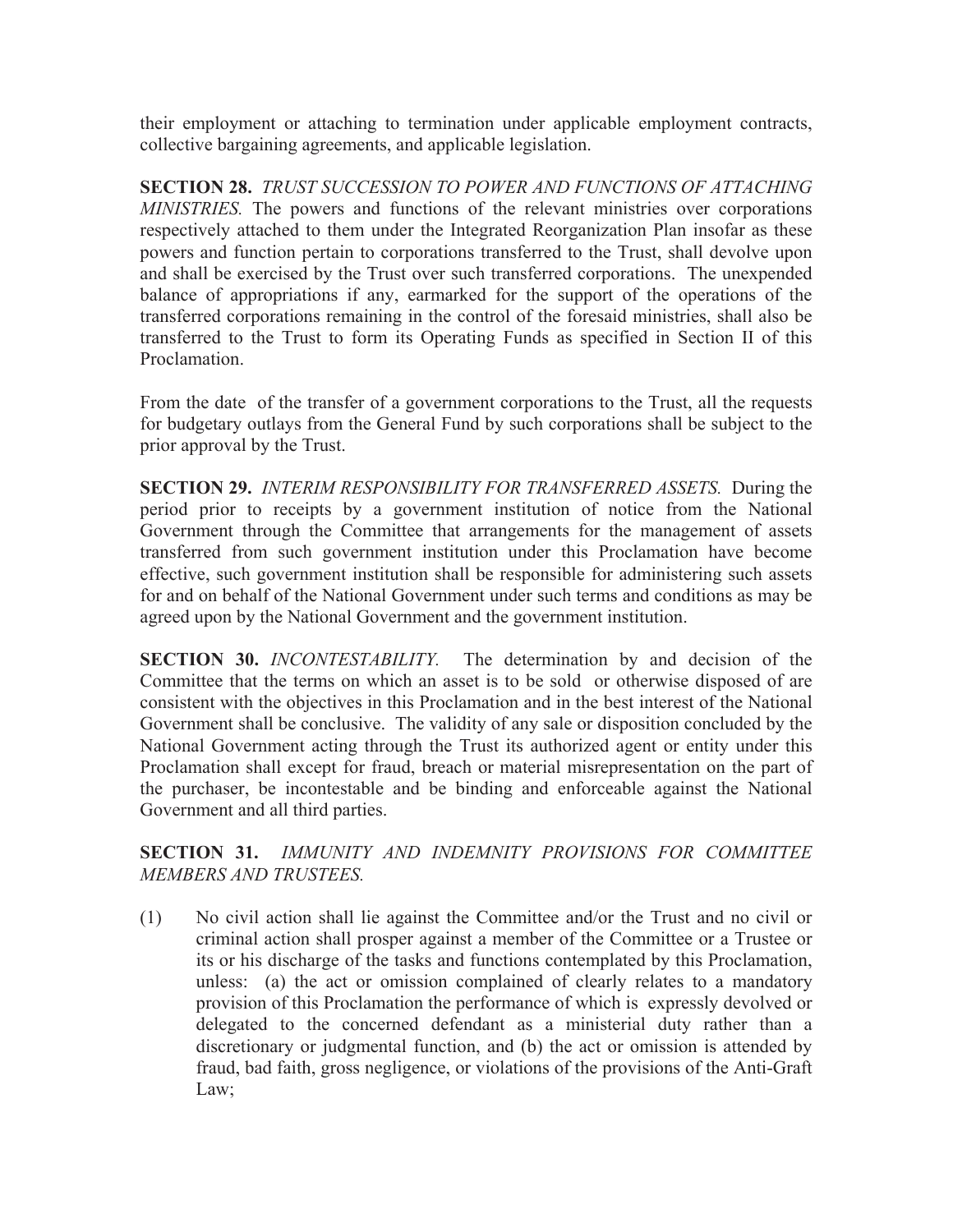(2) In the event that any member of the Committee, or a Trustee, or any member of their respective staff during or after his incumbency, is called upon to defend his actions, related to the performance or non-performance of an act, or the execution of a transaction contemplated by this Proclamation, before any administrative, judicial or legislative proceedings, the government shall provide him with counsel without cost, or shoulder and pay the cost of a counsel of his choice, as well as other costs of litigation for which he may be held liable: Provided, that where the civil or criminal action is based on (a) and (b) of the preceding paragraph, and the member of the Committee or Trustee or of their respective staff is found guilty of the acts complained of, such member shall be fully liable to and reimburse the Government for all sums advanced by the Government in accordance with the provisions of this Section to cover cost of counsel and other costs of litigation.

**SECTION 32.** *RECEIVERSHIP.* Without prejudice to any other remedy or course of action available to the Trust, the Securities and Exchange Commission shall, in addition to the jurisdiction and powers conferred on it by Presidential Decree No. 902-A, upon petition filed ex-parte by the Trust, appoint a receiver nominated by the Trust to take over the management and custody of the properties of a corporation referred to the Trust or whose obligations have been referred to the Trust under this Proclamation, or which holds assets subject to liens in favor of the Trust, in cases where such equity, obligations or liens have been referred by the Trust to external agencies for conservation and disposition and there is imminent danger of dissipation, loss, wastage, or destruction of assets or other properties or paralization of the business operations of such corporation which may be prejudicial to the interest of its stockholders, creditors, the general public or the National Government or where the appointment of a receiver has been stipulated by the parties to a real or chattel mortgage or other agreement as an aid to foreclosure thereof. Such receiver shall have all powers of a regular receiver under the provisions of the Rules of Court and of a management board or body under Section 6 (d) of Presidential Decree 902-A.

**SECTION 33.** *PROCEEDS FROM SALES OF ASSETS.* All proceeds from the sale or other disposition of assets net of fees, commissions and other reimbursable expenses of the Trust shall form part of the General Fund of the National Government and be remitted to the National Treasury immediately upon receipt of such proceeds: Provided, however, that the Trust shall be entitled to retain, upon approval by the Committee, such portion of the proceeds as may be necessary to maintain a revolving fund to be utilized for the payment of fees and reimbursable expenses and meeting the costs and expenses incurred by the Trust in the conservation and disposition of the assets held by it, or otherwise in the performance of its responsibilities under this Proclamation, including such amounts as may be required to service borrowings incurred by the Trust pursuant to the authority and for the purpose provided in this Proclamation.

In respect of the proceeds from the sale or other disposition of corporate subsidiaries of parent government corporations, such proceeds shall accrue to the parent corporation. The proceeds shall be net of fees, commission and other reimbursable expenses of the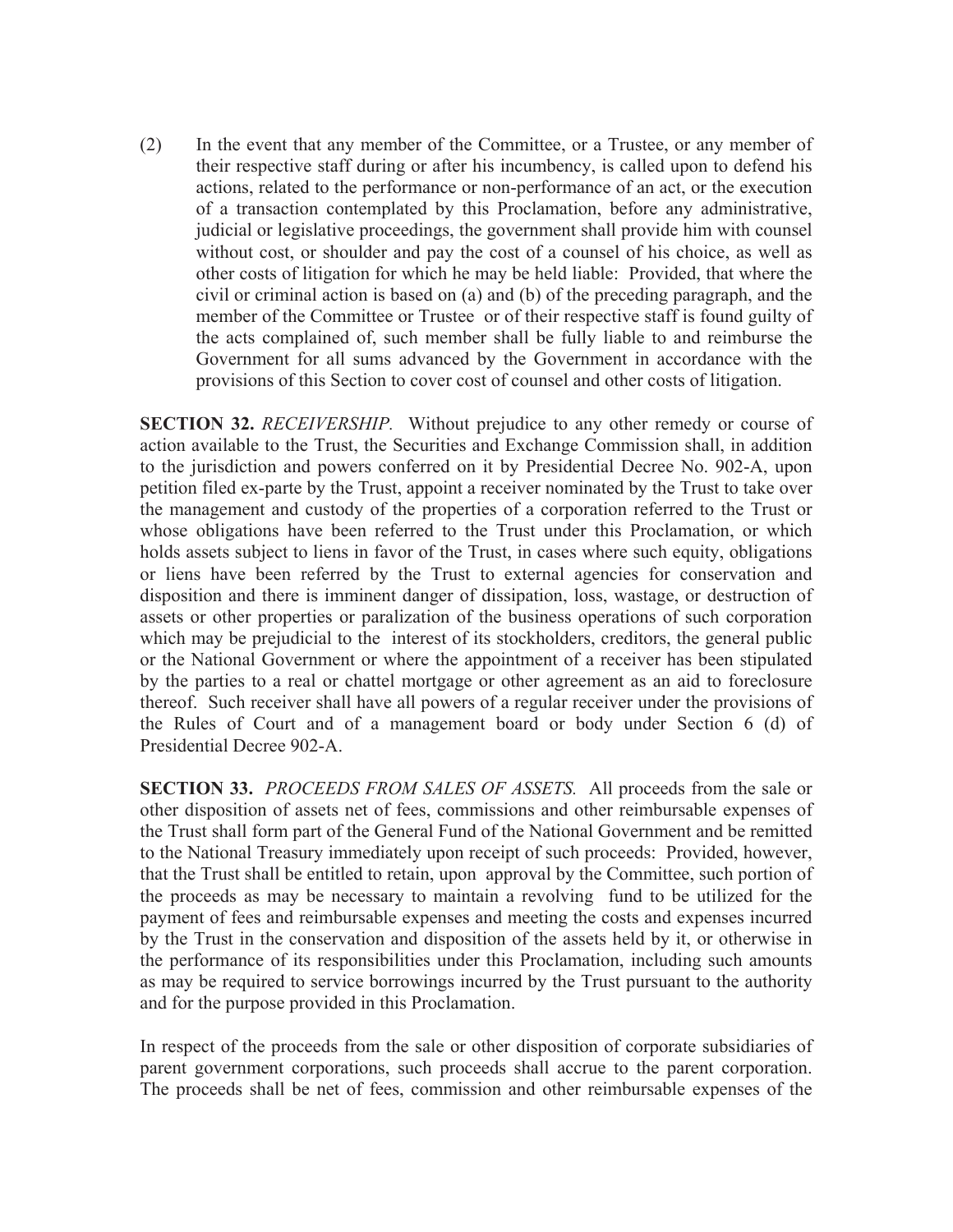Trust as approved by the Committee, where the disposition was undertaken by or through the Trust.

**SECTION 34.** *EXEMPTION FROM TAXES, FEES AND OTHER CHARGES.* The provisions of any law to the contrary notwithstanding, the Trust as well as the corporations and asset held by it, shall be exempt from all taxes, fees, charges, imposts and assessments arising from or occasioned by the passing of title over such corporations or assets from the government institutions to the Trust and/or from the Trust to a private acquisitor or buyer imposed by the National Government or any subdivision thereof including but not limited to stock transfer taxes, capital gains taxes, documentary stamps, registration fees and the like: Provided, that in case the said government institutions acquired the said assets by foreclosure, the non-payment of similar taxes, fees, charges, imposts, and assessments shall not be a bar to the consolidation of title in the foreclosing institutions and the subsequent passing of title to the Trust or the corporations held by the **Trust** 

The sale or transfer of such corporations or assets shall not be enjoyed or hindered by the existence of any liens by way of taxes, charges or other assessments in favor of the government at the time of sale or transfer; Provided, that the proceeds from such sale or transfer shall be subject to a tax lien and first be applied to satisfy such obligations secured by said liens.

**SECTION 35.** *AUDIT.* Generally accepted accounting principles shall be observed in the recording of the transactions of the Committee and the Trust, of the corporations trusted to the National Government or to the Trust, or of transactions related to assets similarly trusteed. For purpose of insuring related to the assets with which they official deal, and to facilitate the disposition of assets to private entities, such entities and assets may be audited as follows:

- (1) The Committee and the Trust shall be subject to audit by the Commission on Audit; Provided, however, that consonant with the flexibility criterion mandated on its operations under the provisions of Section 13 of this Proclamation, the Trust at its discretion and option may utilize the services of reputable private auditors if authorized by the Commission on Audit;
- (2) The non-performing assets of government financial institutions trusteed to the National Government directly or through the Trust for disposition or privatization may continue to be subject to audit by private auditors; and
- (3) Government-owned or controlled corporations approved for disposition and transferred to the National Government directly or through the Trust shall continue to be audited by the Commission on Audit as long as they have not yet been disposed of; and, if considered necessary by the Trust for facilitating the divestment thereof to prospective private sector buyers, may also be audited by private auditors.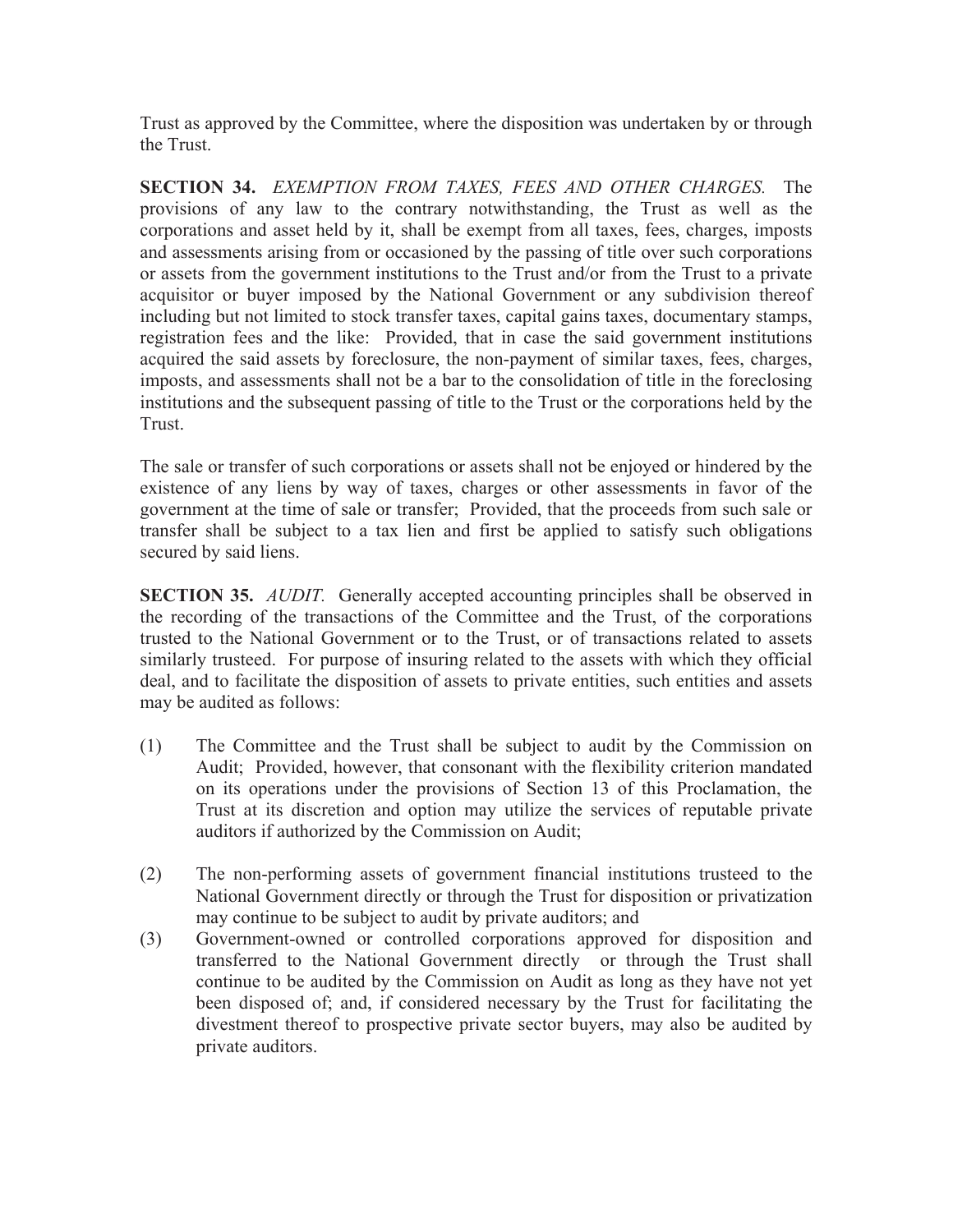**SECTION 36.** Such sum or sums as may be necessary for the transfer of assets and liabilities, including liabilities of government financial institutions due the National Government, to the National Government as well as servicing thereof are hereby appropriate, subject to the availability of funds in the National Treasury.

**SECTION 37.** *REPORTING REQUIREMENTS.* The Committee shall at least on a semi-annual basis submit to the President of the Philippines and to the legislative body a report on the status of its asset disposition program, which report shall include a description of the individual assets disposed of, the purchasers thereof, the consideration received therefor and the agreed terms of payment.

The Trust shall report on a quarterly basis of its performance and financial condition to the Committee; and within three (3) months from the closure of books at the end of each fiscal year, submit a comprehensive annual report through the Committee, to the President, and to the legislative body on the status of the privatization efforts and its asset disposition program, which report shall include a description of the individual corporations privatized and assets disposed of, the purchaser thereof, the consideration received therefor and the agreed terms of payment.

# ARTICLE V. **MISCELLANEOUS PROVISIONS**

**SECTION 38.** *SEPARABILITY CLAUSE.* Any portion or provision of this Proclamation that may be declared unconstitutional shall not have the effect of nullifying the other provisions thereof; provided, however, that such remaining portions can still stand and be given effect in their entirety to accomplish the objectives of this Proclamation.

**SECTION 39.** *REPEALING CLAUSE.* This Proclamation supersedes Presidential Decree Nos. 2012 and 2030. All laws and decrees and all other executive orders, rules and regulations, or parts thereof, inconsistent with any of the provisions of this Proclamation are hereby repealed or modified accordingly.

**SECTION 40.** *EFFECTIVITY.* This Proclamation shall take effect immediately.

Manila, December 8, 1986.

## *(Sgd.)* **CORAZON C. AQUINO** *President*

*By the President:* 

 *(Sgd.) JOKER ARROYO Executive Secretary*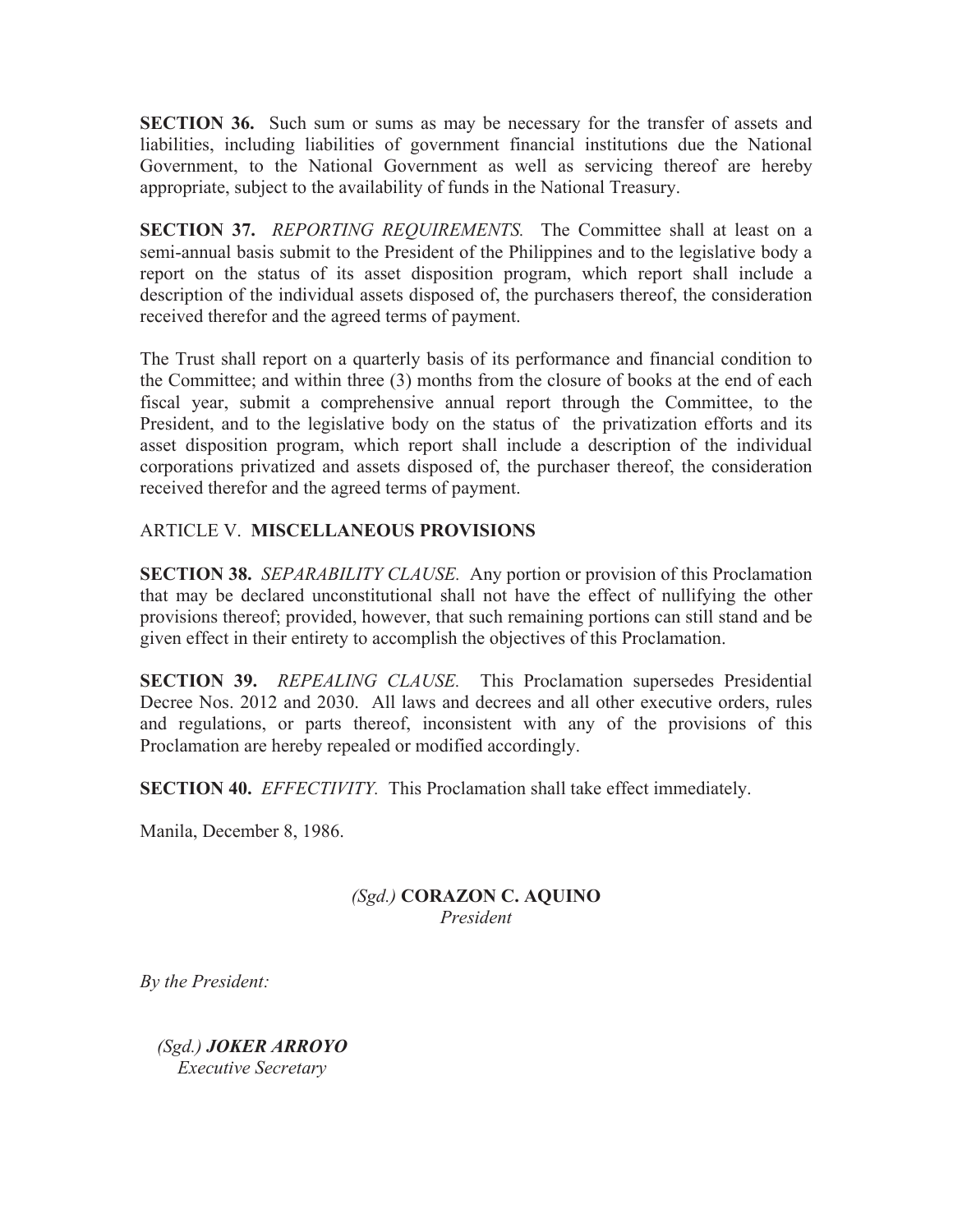## MALACAÑANG MANILA

#### BY THE PRESIDENT OF THE PHILIPPINES

#### **PROCLAMATION NO. 50-A**

### **MODIFYING PROCLAMATION NO. 50**

 The following sections in Proclamation No. 50 are hereby modified to read as follows:

Section 18 shall hereafter read as follows:

*"Sec. 18. Meetings, Quorum. The Trustees shall meet as frequently as is necessary to discharge; its responsibilities, but shall meet at leas every two weeks. The presence of a majority of the Trustees shall constitute a quorum; and the concurrence of a majority of the Trustees present at a meeting at which a quorum exists shall be adequate for any decision by the Trust; Provided that, where the matter involves a proposal for disposition or rehabilitation of any assets. the concurrence of at least four (4) Trustees shall be necessary."*

Section 25 (3) thereof shall hereafter read as follows:

*"SEC. 25 (3) The Chairman and member of the board of directors or trustees and the president or chief executive officers of the trusteed corporations shall be appointed: (a) in the case of the parent corporations, by the Committee; and (b) in the case of subsidiary or affiliate corporations, by the Trust. In both instances, any such appointments shall be subject to the confirmation of, or change, by the President. However, pending such confirmation or change, the appointees of the COP or the Trust may assume office and discharge the responsibilities thereof until such time as the President disapproves or recalls the appointment and appoints a replacement."* 

Section 31 is restored but shall read as follows:

*"Sec. 31. No Injunctions. No court or administrative agency shall issue any restraining order or injunction against the Trust in connection with the acquisition, sale or disposition of assets transferred to it pursuant to this Proclamation. Nor shall such order or injunction be issued against any purchaser or assets sold by the Trust to prevent such purchaser* from taking possession of any asset purchased by him."